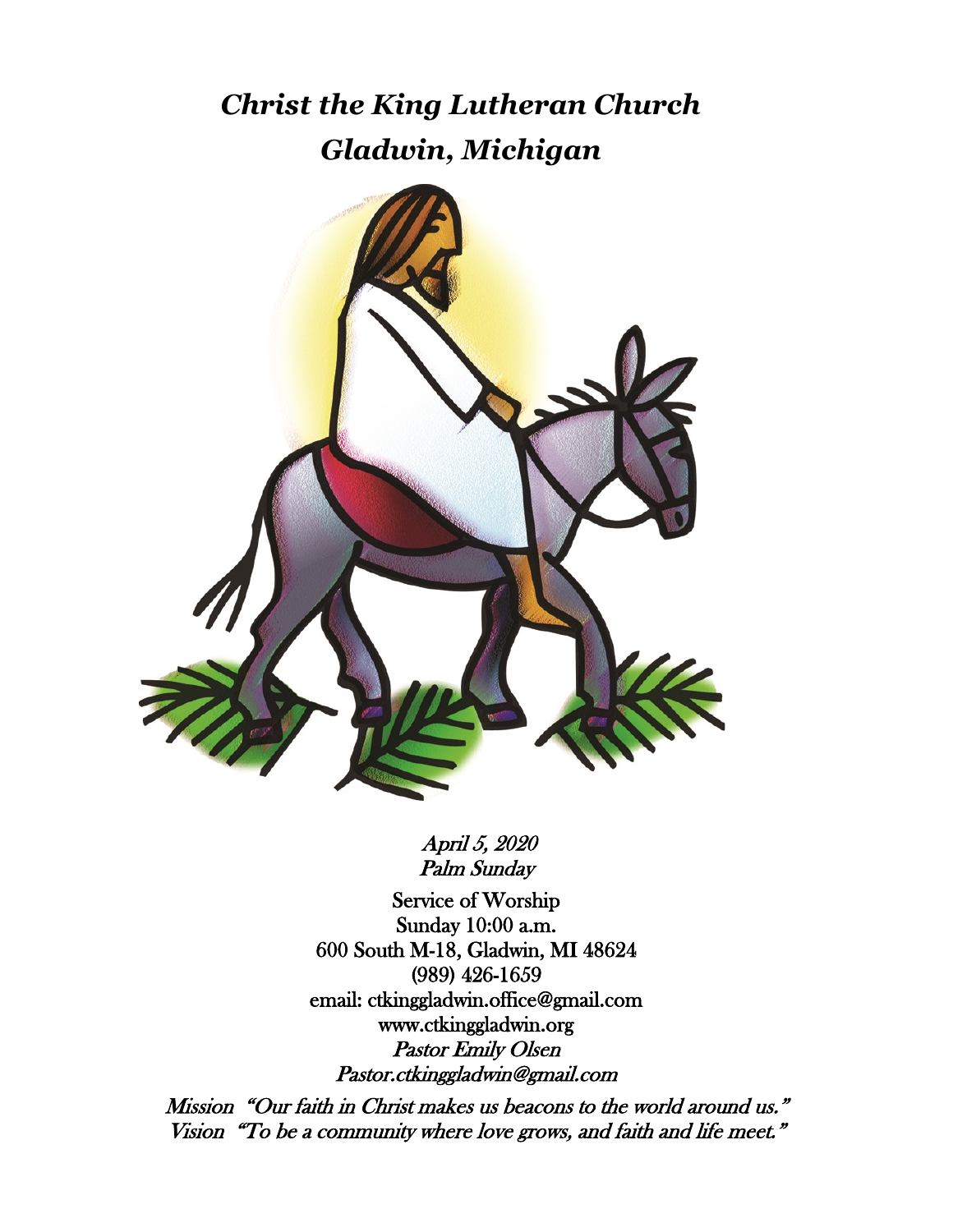# **Processional Gospel: Matthew 21:1-11**

<sup>1</sup>When they had come near Jerusalem and had reached Bethphage, at the Mount of Olives, Jesus sent two disciples, <sup>2</sup>saying to them, "Go into the village ahead of you, and immediately you will find a donkey tied, and a colt with her; untie them and bring them to me.  $31$  anyone says anything to you, just say this, 'The Lord needs them.' And he will send them immediately." <sup>4</sup>This took place to fulfill what had been spoken through the prophet, saying,

<sup>5</sup> Tell the daughter of Zion,

Look, your king is coming to you,

humble, and mounted on a donkey,

and on a colt, the foal of a donkey."

 $6$ The disciples went and did as Jesus had directed them;  $7$ they brought the donkey and the colt, and put their cloaks on them, and he sat on them.  $8A$  very large crowd spread their cloaks on the road, and others cut branches from the trees and spread them on the road.  $9$ The crowds that went ahead of him and that followed were shouting,

"Hosanna to the Son of David!

Blessed is the one who comes in the name of the Lord!

Hosanna in the highest heaven!"

 $10$ When he entered Jerusalem, the whole city was in turmoil, asking, "Who is this?" <sup>11</sup>The crowds were saying, "This is the prophet Jesus from Nazareth in Galilee."

# *"Wait For The Lord"*

#### **Greeting**

- P The grace of our Lord Jesus Christ, the love of God, and the communion of the Holy Spirit be with you all.
- **C And also with you.**

#### **Prayer of the Day**

**Everlasting God, in your endless love for the human race you sent our Lord Jesus Christ to take on our nature and to suffer death on the cross. In your mercy enable us to share in his obedience to your will and in the glorious victory of his resurrection, who lives and reigns with you and the Holy Spirit, one God, now and forever.**

**Amen.**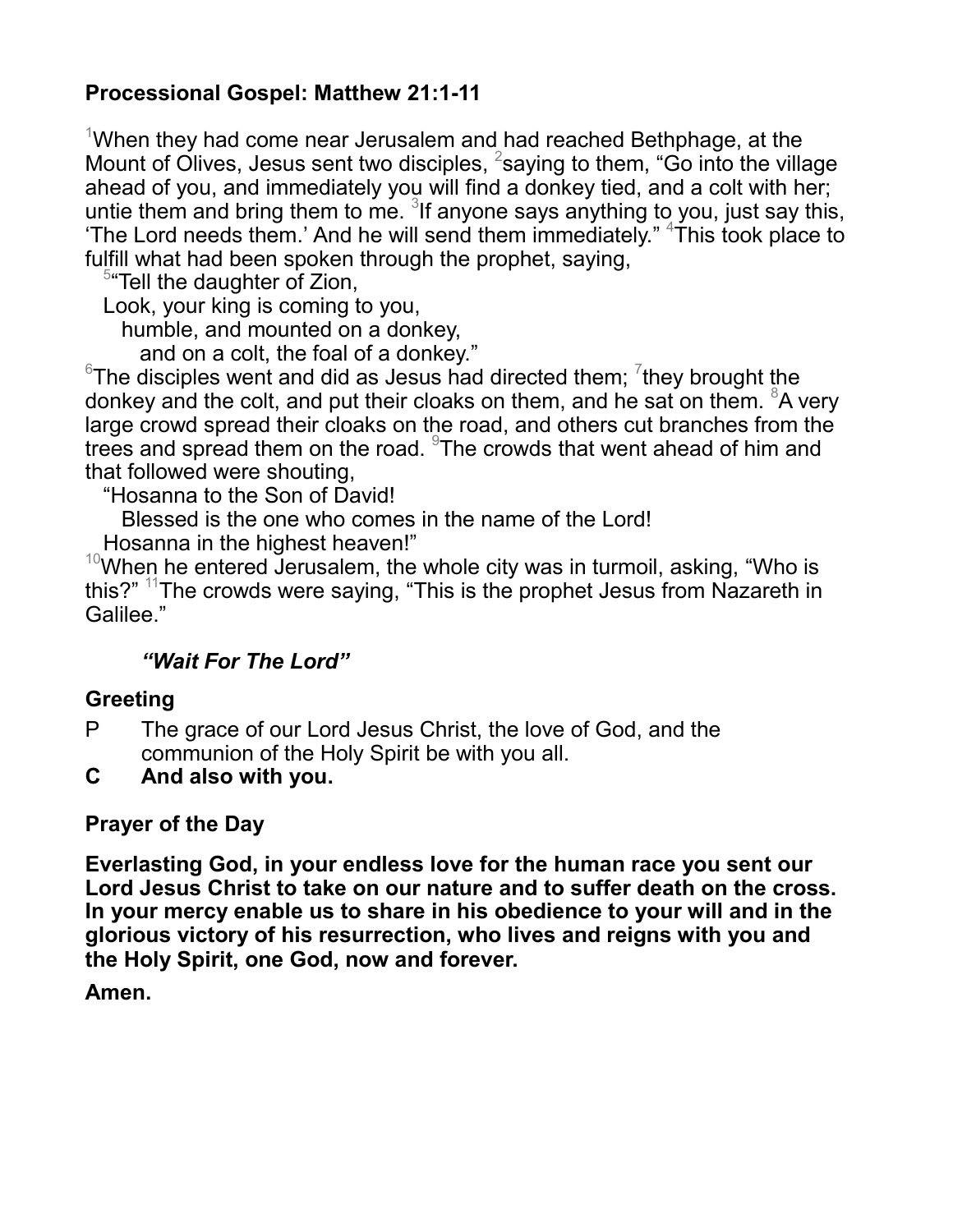# **GOD'S WORD**

#### **READING: Philippians 2:5-11**

<sup>5</sup>Let the same mind be in you that was in Christ Jesus,  $\omega$ <sup>6</sup>who, though he was in the form of God, did not regard equality with God as something to be exploited,  $7$ but emptied himself, taking the form of a slave, being born in human likeness. And being found in human form, 8 he humbled himself and became obedient to the point of death even death on a cross. <sup>9</sup>Therefore God also highly exalted him and gave him the name that is above every name,  $10$ so that at the name of Jesus every knee should bend, in heaven and on earth and under the earth, <sup>11</sup> and every tongue should confess that Jesus Christ is Lord, to the glory of God the Father.

#### R The Word of the Lord **C Thanks be to God**

# **SERMON: Pastor Emily Olsen**

**HYMN OF THE DAY:** *"All Glory, Laud, and Honor"* **Vs, 2 & 3 ELW # 344** 

#### **APOSTLES' CREED**

**I believe in God, the Father almighty, creator of heaven and earth. I believe in Jesus Christ, God's only Son, our Lord, who was conceived by the Holy Spirit, born of the virgin Mary, suffered under Pontius Pilate, was crucified, died, and was buried; he descended to the dead. On the third day he rose again; he ascended into heaven, he is seated at the right hand of the Father, and he will come to judge the living and the dead. I believe in the Holy Spirit, the holy catholic church, the communion of saints, the forgiveness of sins, the resurrection of the body, and the life everlasting. Amen.**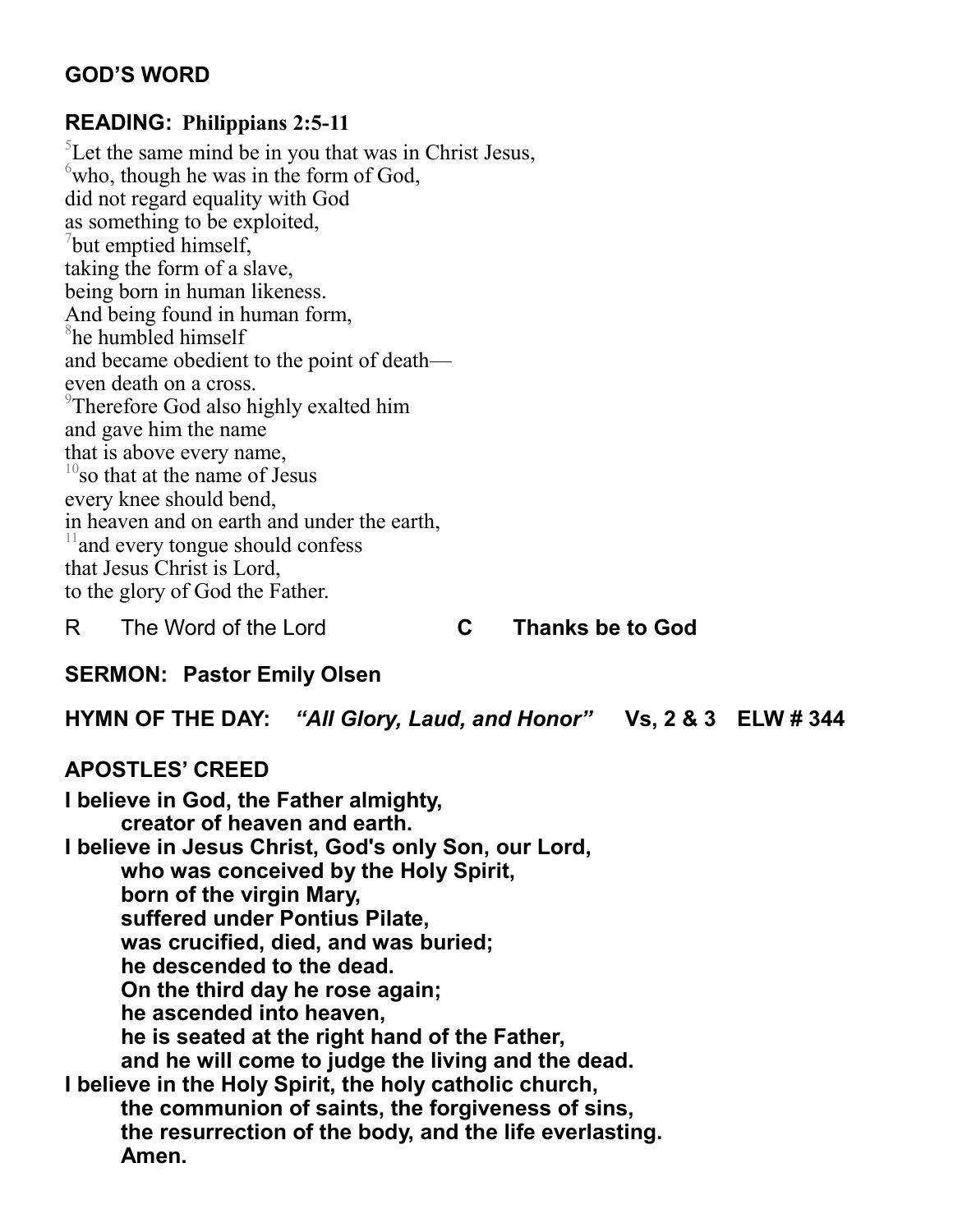# **PRAYERS**

A Turning our hearts to God who is gracious and merciful, we pray for the church, the world, and all who are in need.

# *A brief silence.*

A God of mercy, awaken your church to new proclamations of your faithfulness. By your Spirit, give us bold and joyful words to speak, that we sustain the weary with the message of your redemption. Lord, in your mercy,

# **C receive our prayer.**

A God of mercy, quiet the earth where it trembles and shakes. Protect vulnerable ecosystems, threatened habitats, and endangered species. Prosper the work of scientists, engineers, and researchers who find ways to restore creation to health and wholeness. Lord, in your mercy,

# **C receive our prayer.**

A God of mercy, drive away fear and anger that cause us to turn against one another. Give courage to leaders who seek liberation for the oppressed. Bring peace and hope to those who are in prison and those who face execution. Lord, in your mercy,

# **C receive our prayer.**

A God of mercy, send your saving help to all who suffer abuse, insult, discrimination, or contempt. Heal the wounded. Comfort the dying. Bring peace to those suffering chronic or terminal illness. Tend to all who cry out for relief especially Pena and Kathy. Lord, in your mercy,

# **C receive our prayer.**

A God of mercy, we pray for all who will prepare and lead worship in this Holy Week. In all things, show us the ways that you call us to die to self, to live for you, and to give of ourselves for the sake of others. Lord, in your mercy,

# **C receive our prayer.**

# *Here other intercessions may be offered.*

A We pray for our prayer partner Holy Trinity Lutheran Church of Niles and Rev. Wayne Shearier. Some people describe our times as post-Christian, an era in which Christ has little meaning, influence or relevance. Pray for the Spirit to be present and diligent in our lives and in the world, rekindling faith in Jesus Christ, the son of God, our Savior, the light and hope for humankind that holds true throughout time and changing cultures. Lord, in your mercy,

# **C receive our prayer.**

A God of mercy, when we breathe our last, you raise us to eternal life. With all your witnesses in heaven and on earth, let us boldly confess the name of Jesus Christ, our resurrection and our hope. Hear us, O God.

# **C Your mercy is great.**

- P According to your steadfast love, O God, hear these and all our prayers as we commend them to you; through Christ our Lord.
- **C Amen.**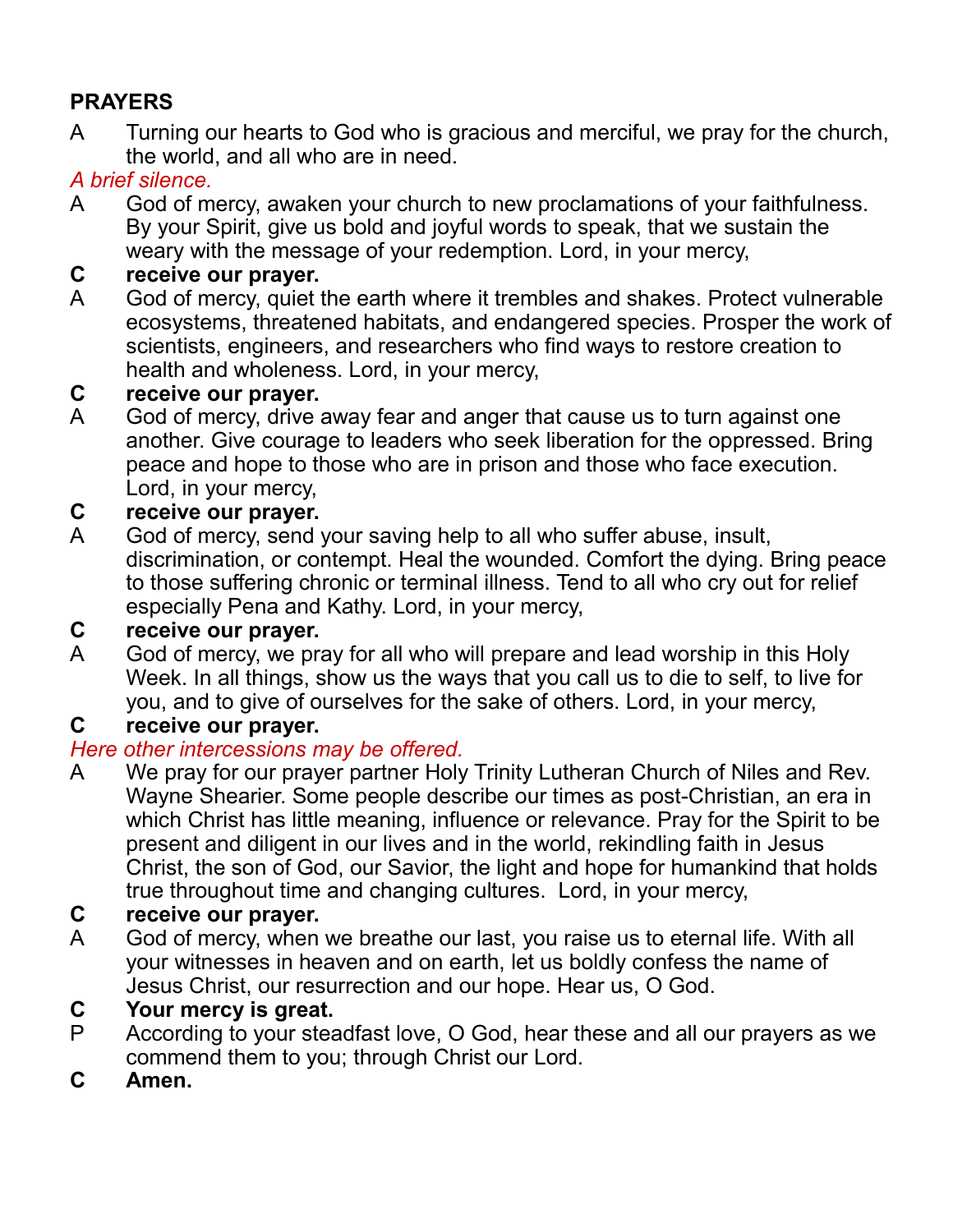# **The Lord's Prayer**

# **Benediction**

- P Now is the acceptable time. Now is the day of salvation. Holy God, speaking, spoken, and inspiring,  $\pm$  bless you, unbind you, and send you in love and in peace.
- **C Amen.**

**Closing Hymn:** *"Were You There" Vs. 1 & 4*

# **Dismissal**

- A Go in peace. Share the good news.<br>C Thanks be to God.
- **C Thanks be to God.**